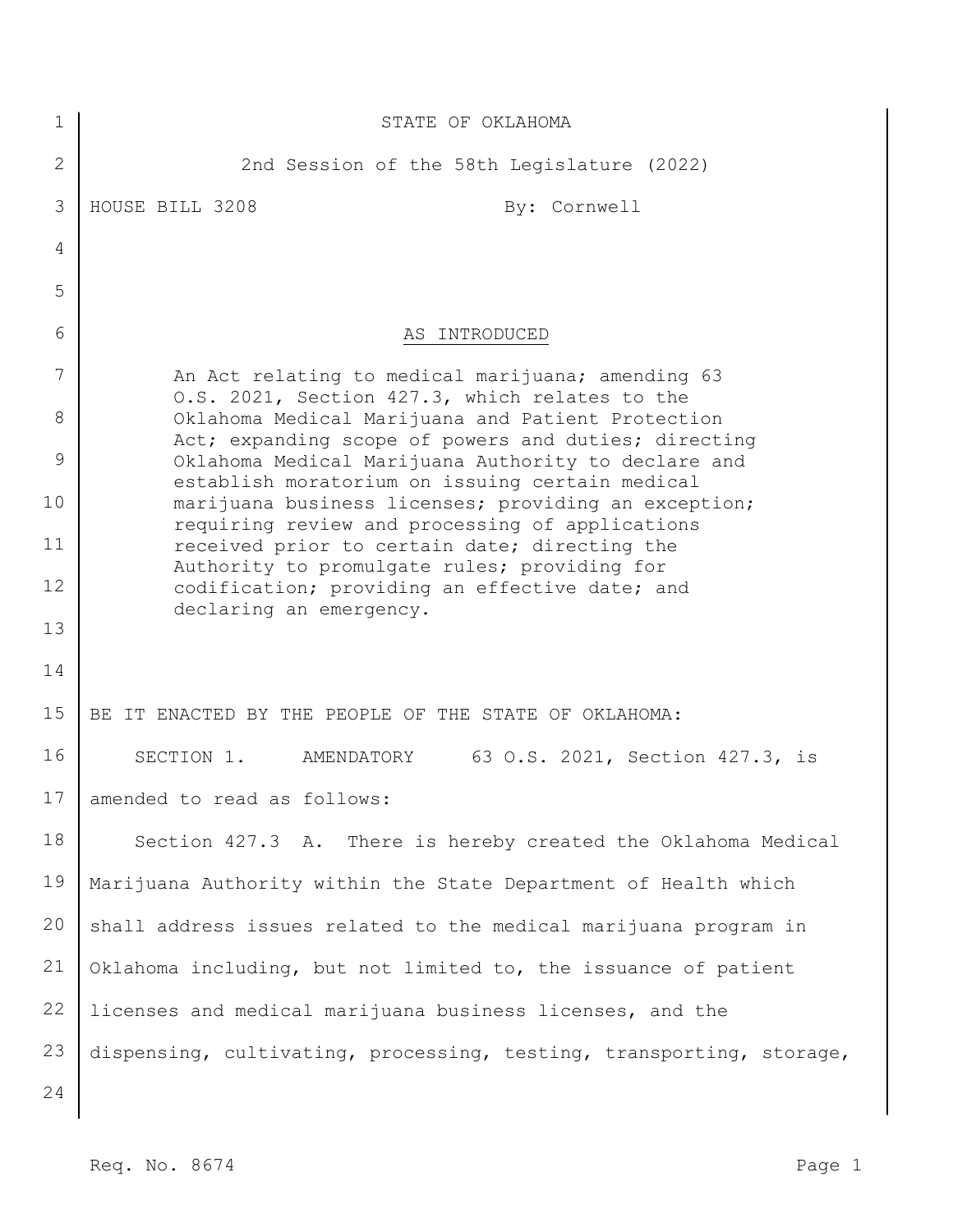1 2 research, and the use of and sale of medical marijuana pursuant to the Oklahoma Medical Marijuana and Patient Protection Act.

3 4 5 B. The Department shall provide support staff to perform designated duties of the Authority. The Department shall also provide office space for meetings of the Authority.

6 7 8 9 10 C. The Department Authority shall implement the provisions of the Oklahoma Medical Marijuana and Patient Protection Act consistently with the voter-approved State Question No. 788, Initiative Petition No. 412, subject to the provisions of the Oklahoma Medical Marijuana and Patient Protection Act.

11 12 13 14 D. The Department Authority shall exercise its respective powers and perform its respective duties and functions as specified in the Oklahoma Medical Marijuana and Patient Protection Act and this title including, but not limited to, the following:

15 16 17 18 1. Determine steps the state shall take, whether administrative or legislative in nature, to ensure that research on marijuana and marijuana products is being conducted for public purposes, including the advancement of:

19

a. public health policy and public safety policy,

20

21

b. agronomic and horticultural best practices, and c. medical and pharmacopoeia best practices;

22 23 2. Contract with third-party vendors and other governmental entities in order to carry out the respective duties and functions

24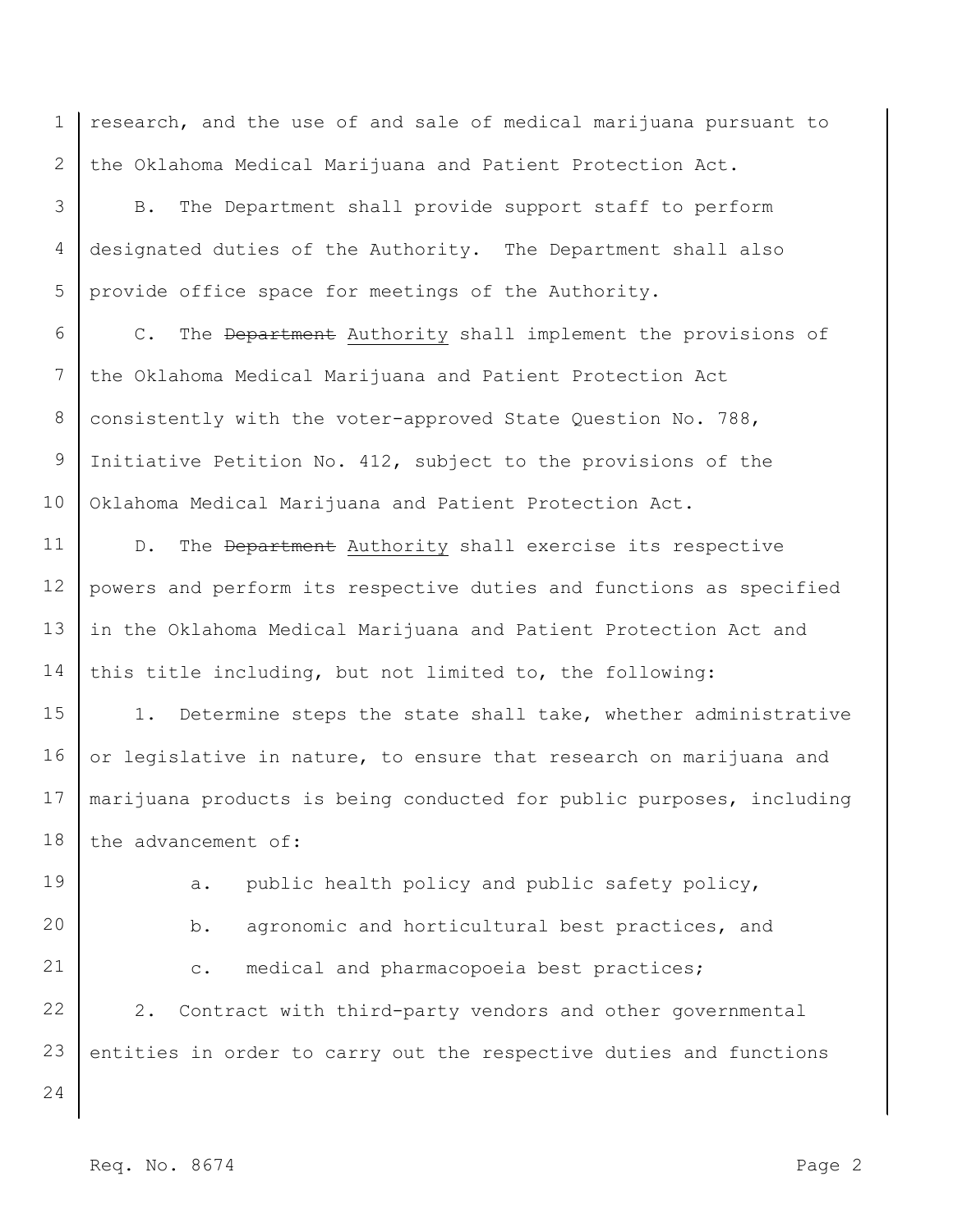1 2 as specified in the Oklahoma Medical Marijuana and Patient Protection Act;

3 4 5 6 3. Upon complaint or upon its own motion and upon a completed investigation, levy fines as prescribed in applicable laws, rules, and regulations and suspend, revoke, or not renew licenses pursuant to applicable laws, rules, and regulations;

7 8 9 4. Issue subpoenas for the appearance or production of persons, records, and things in connection with disciplinary or contested cases considered by the Department Authority;

10 11 5. Apply for injunctive or declaratory relief to enforce the provisions of applicable laws, rules, and regulations;

12 13 14 15 16 6. Inspect and examine all licensed premises of medical marijuana businesses, research facilities, education facilities, and waste disposal facilities in which medical marijuana is cultivated, manufactured, sold, stored, transported, tested, distributed, or disposed of;

17 18 19 20 21 7. Upon action by the federal government by which the production, sale, and use of marijuana in Oklahoma does not violate federal law, work with the Oklahoma State Banking Department and the State Treasurer to develop good practices and standards for banking and finance for medical marijuana businesses;

22 23 8. Establish internal control procedures for licenses including accounting procedures, reporting procedures, and personnel policies;

24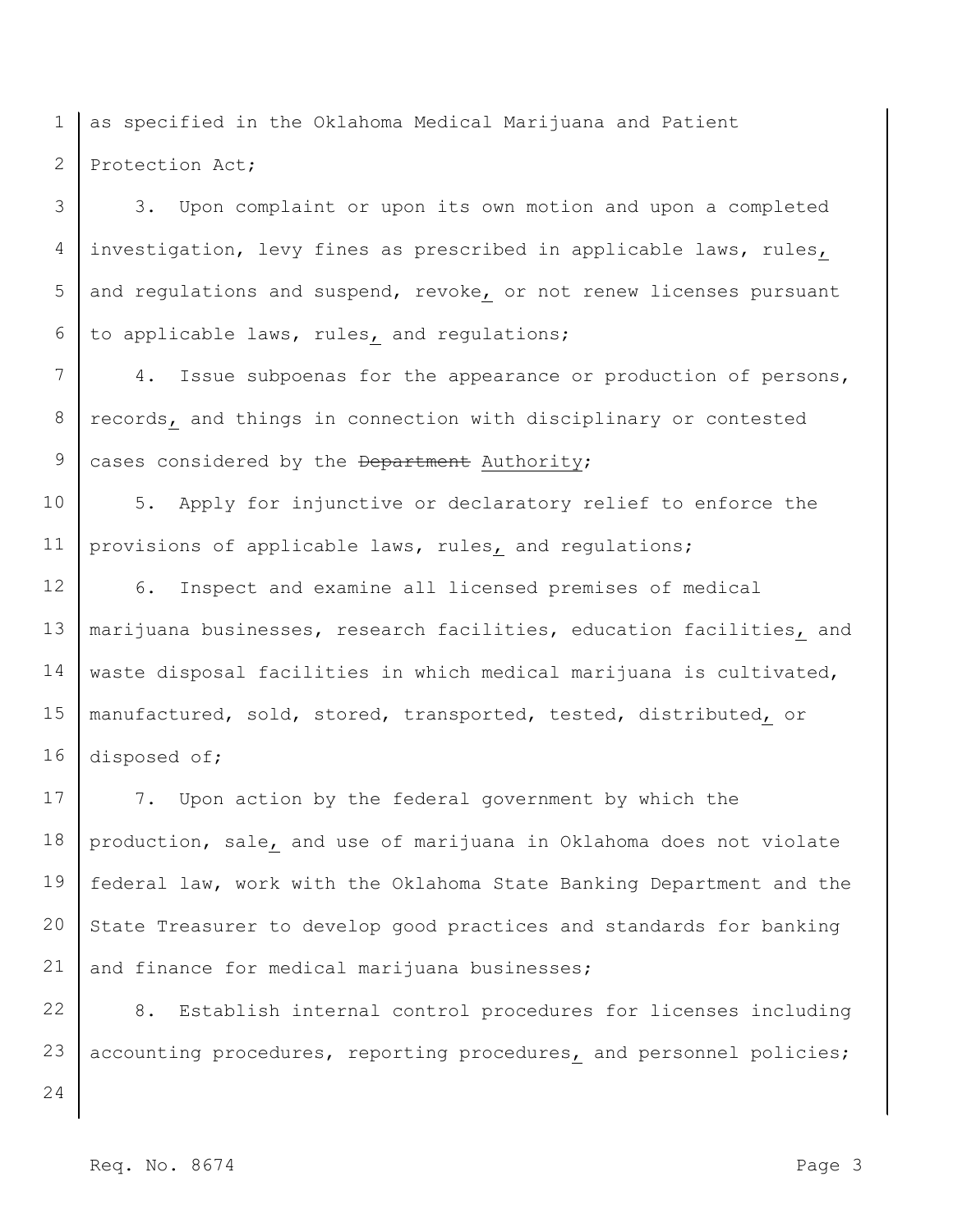1 2 3 4 5 6 7 8 9 10 11 12 13 14 15 16 17 18 19 20 21 22 23 24 9. Establish a fee schedule and collect fees for performing background checks as the Commissioner Authority deems appropriate. The fees charged pursuant to this paragraph shall not exceed the actual cost incurred for each background check; 10. Establish a fee schedule and collect fees for material changes requested by the licensee; and 11. Establish regulations, which require a medical marijuana business to submit information to the Oklahoma Medical Marijuana Authority, deemed reasonably necessary to assist the Authority in the prevention of diversion of medical marijuana by a licensed medical marijuana business. Such information required by the Authority may include, but shall not be limited to: a. the square footage of the licensed premises, b. a diagram of the licensed premises, c. the number and type of lights at the licensed medical marijuana commercial grower business, d. the number, type, and production capacity of equipment located at the medical marijuana processing facility, e. the names, addresses, and telephone numbers of employees or agents of a medical marijuana business, f. employment manuals and standard operating procedures for the medical marijuana business, and g. any other information as the Authority reasonably deems necessary; and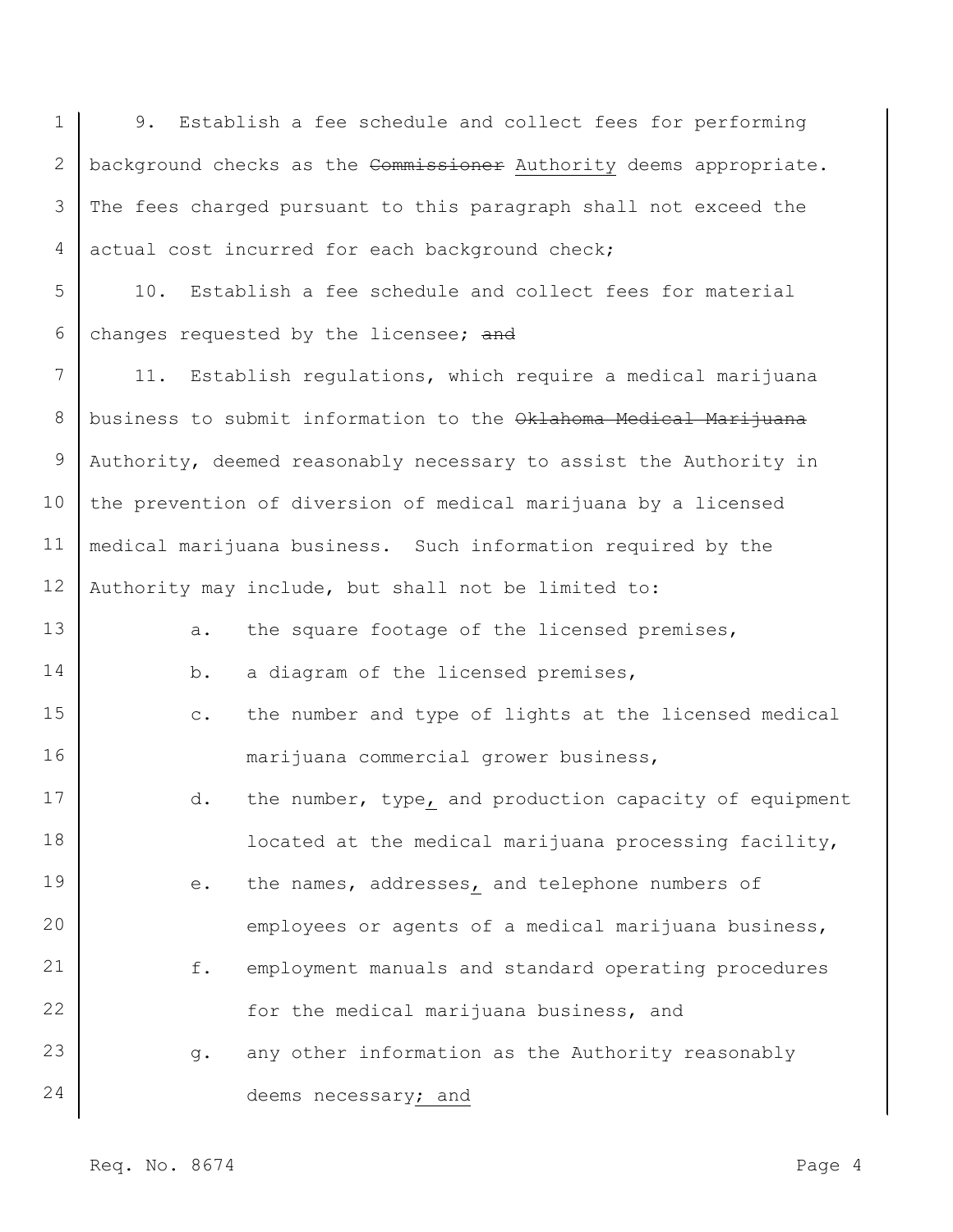1 2 3 4 12. Declare and establish a moratorium on processing and issuing new medical marijuana business licenses pursuant to Section 427.14 of this title for an amount of time the Authority deems necessary.

5 6 7 SECTION 2. NEW LAW A new section of law to be codified in the Oklahoma Statutes as Section 427.14a of Title 63, unless there is created a duplication in numbering, reads as follows:

8 9 10 11 12 13 A. Beginning July 1, 2022, and ending July 1, 2024, the Oklahoma Medical Marijuana Authority shall, based on the number of current medical marijuana business licenses for dispensaries, processors, and commercial growers, declare and establish a moratorium on processing and issuing new medical marijuana business licenses for dispensaries, processors, and commercial growers.

14 15 16 17 18 19 20 21 22 23 B. The provisions of this section shall not apply to the renewal of a medical marijuana business license for a dispensary, processor, or commercial grower under the provisions of Section 427.14 of Title 63 of the Oklahoma Statutes or to the issuance of a medical marijuana business license necessitated by a change in the ownership or location of a medical marijuana dispensary, medical marijuana processor, or medical marijuana commercial grower; provided, however, the Authority shall be authorized to deny the request for issuance of a medical marijuana business license due to a change in ownership if the licensee is subject to any disciplinary

24